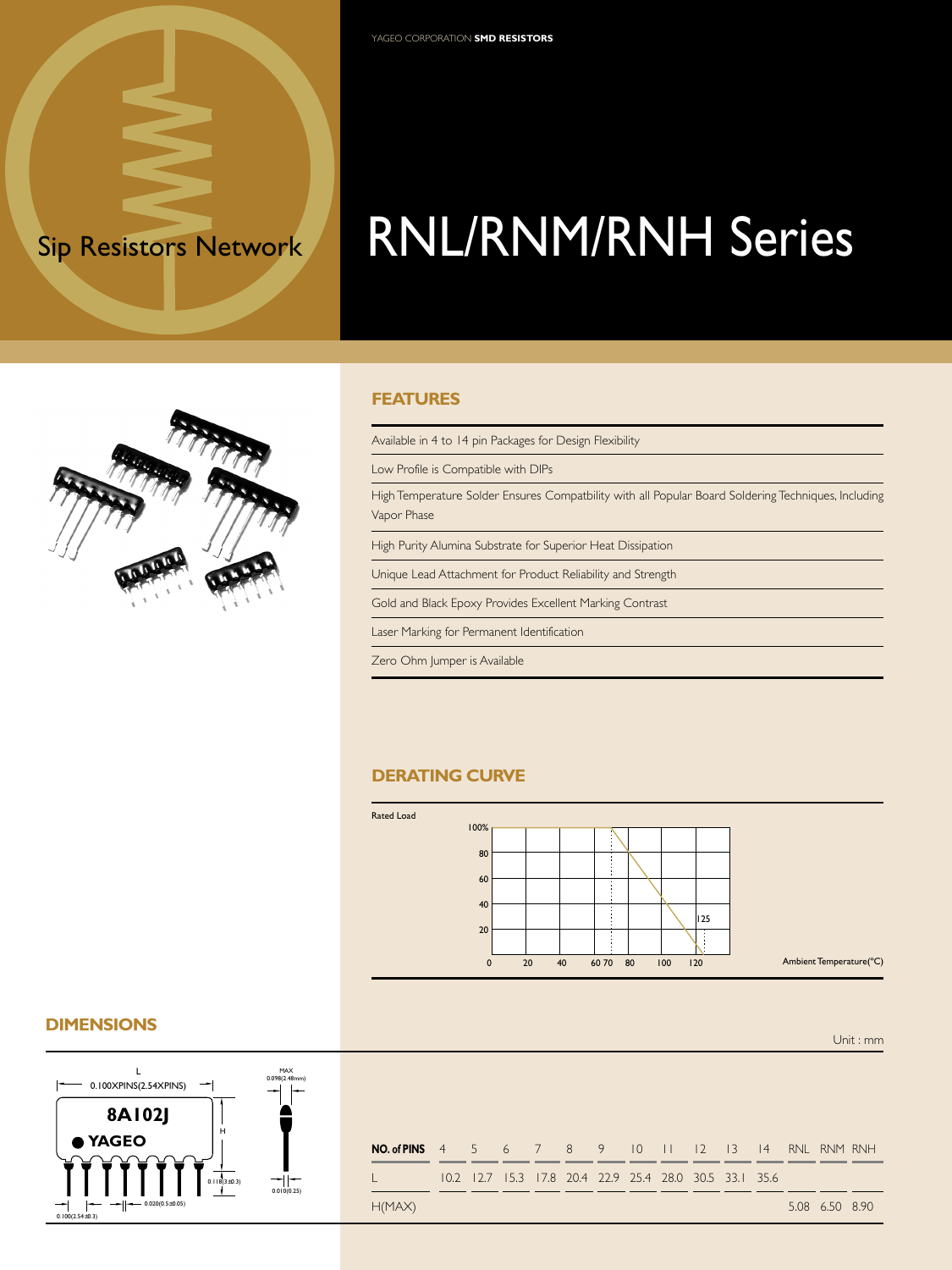## RNL Series Sip Resistors Network [ For R/2R ]

#### **APPLICATIONS**

R/2R Ladder Networks for D/A and A/D Converter with Bi-Polar or CMOS Switches









## **SCHEMATICS**



## **DIMENSIONS**